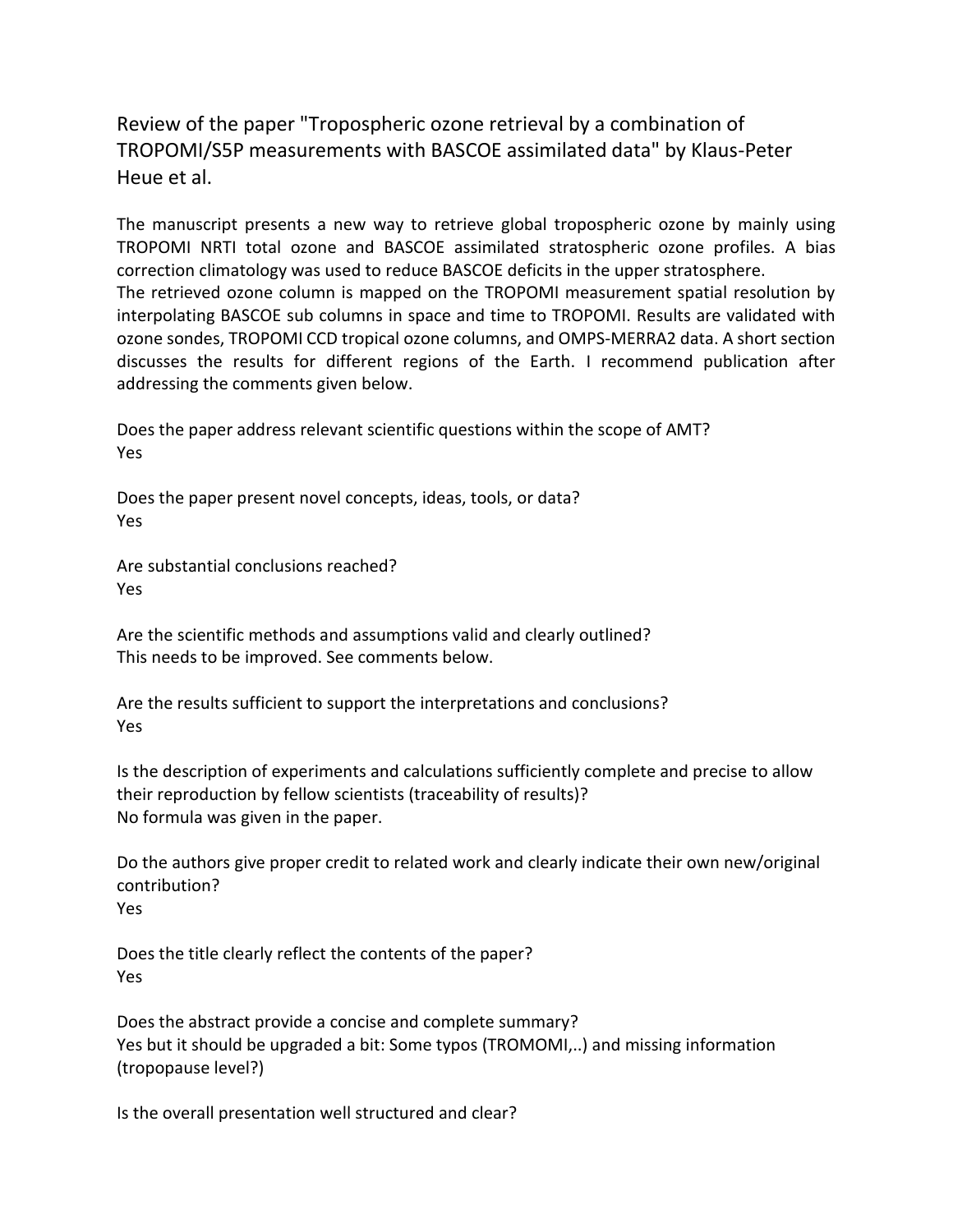The presentation is OK but can be improved (see comments).

Is the language fluent and precise?

Quite some errors throughout the paper that need to be taken care of.

Are mathematical formulae, symbols, abbreviations, and units correctly defined and used? No formulae, symbols/units must be streamlined (see comments)

Should any parts of the paper (text, formulae, figures, tables) be clarified, reduced, combined, or eliminated?

The subsection in section 5 are rather short, could be compressed into one? Otherwise see comments below.

A table/overview of bias/dispersion of BF vs OS, CCD, OM2 might help to get a clear view on accuracy/precision.

Are the number and quality of references appropriate? Yes

Is the amount and quality of supplementary material appropriate?

Questions/Comments:

Lines:

-

6: OMPS-MERRA-2 data (globally? time span?)

11: exceptional larger positive deviation (where?)

12: expected spatial and temporal pattern (what is expected?)

24: beginning of the mission in 2018 = wrong, 2018 op. phase E2

33: MERRA-2 = citation?

65: It makes use = the dataset? sounds strange

72: ozone sonde will be explained briefly = data?

77: total ozone column is retrieved = use of op. data? which one?

75: maybe reorder chapter 2.1 and 2.2

94: TROPOMI data were reprocessed internally at DLR = full mission reprocessing to 2.1?

101: to prepare the EU Copernicus Atmospheric Monitoring Service = for what?

102: reduced, as expected for the austral spring = few words of explanation can help

112: Is there a change in BASCOE bias over time or is the early version not used anymore?

118: climatology: explain (e.g. resolution in time/space)

Fig1: add resolution to caption (mixingratio in title)

120: Where does the PV/PT data comes from?

121: Outside the tropics = which latitude? Is there a sharp cut or a mixed region?

Fig.2: what is the bias/dispersion of MLS stratospheric columns? Can longitudinal variations be neglected?

127: BASCOE ozone deficit above 4 hPa = citation available?

131: 5.5 x 3.5 km2 = not in 2018! pixel size switch at 2019/08/06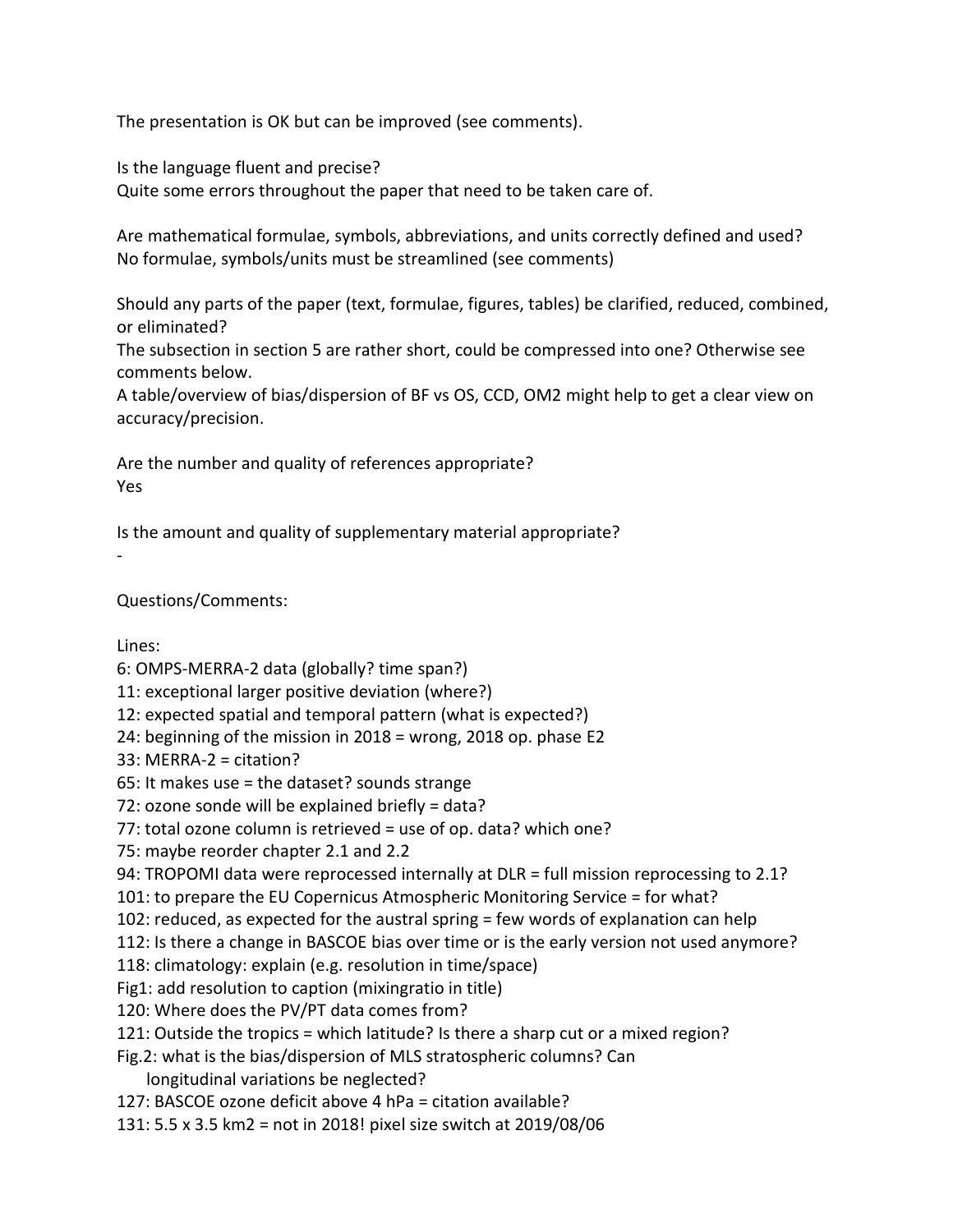132: observation time = UTC time changing for every pixel?

Fig3: BASCOE, right? add resolution to caption, corrected for bias?

where does the jump in column near date line (~170°) come from?

Why only show stratospheric column and not tropospheric in section 2.4?

142: Dec.2021: inspection date?

150: to correct what? what climatology was used and how?

151: Does the correction depend on difference between reference and cloud height?

152: Tropical clouds are not on average at 10km, especially convective clouds.

The S5P cloud retrieval underestimates the height in comparison to e.g. CALIPSO.

155: what is the defined correction height? 10km or 280hPa.

The operational S5P product is adjusted to 270hPa?

157: why certain bands?

168: climatology the same as used for cloud height correction?

170: who is responsible for the product?

177: what version 2.1 algorithm means?

191: Reference for sonde comparisons?

213: why the two step approach and not grid directly to the reference grid?

217: S5P ATBD says 270hPa?

Fig4: Latitudes missing.

220: looks like there is a land-sea contrast as positive bias is mostly over land

221: where is it documented?

224: negative bias and variability of about 4 DU. => bias = 4DU?

224: three peaks are found = and that means?

Fig5: checked how subset of OMPS-M2 in tropics compared? annual pattern vs CCD: are there explanations for it? Daily values? Global mean?

235: mean difference 3-4DU: why no exact value?

244: 3.5PVU means BASCOE will have higher columns, right?

246: which year

Fig6: figures too small, hard to read

Fig6: difference in North Atlantic can be up to 15DU.

Large BASCOE trop. column mostly over oceans, any explanations?

Fig7: Date? difference 3.5-2.5?

252: that means the 3.5 PVU is too high and adds a lot of

stratospheric ozone into the BASCOE tropospheric column?

258: which tropopause definition here? what does mean pressure mean?

264: where is the sonde station? I wouldn't call 25DU "slight".

270: Reference?

Fig8: which satellite sample a 100 km circle? S5P has a higher resolution.

271: how and why is the sonde data scaled?

273: how large are those biases? ~8DU is not that small.

relative differences are used in S5P to describe biases.

what is the overall bias/dispersion? is there a time dependency?

278: end of sentence is missing.

285: typical enhancements are e.g. Mediterranean: rephrase. why are they typical?